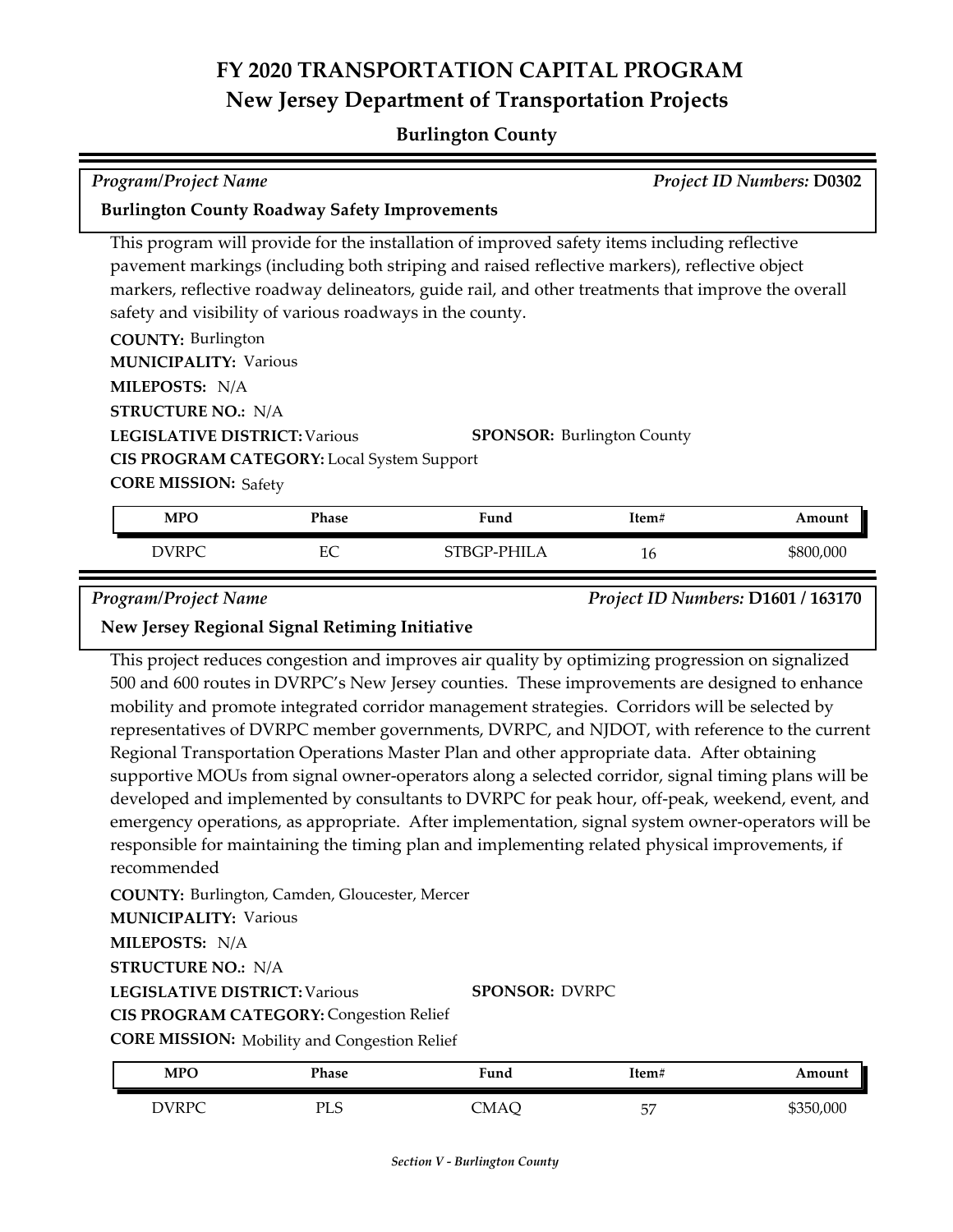# **FY 2020 TRANSPORTATION CAPITAL PROGRAM New Jersey Department of Transportation Projects**

## **Burlington County**

| Program/Project Name                                                                                |                   |                                                                                                        | Project ID Numbers: 15324 / 153240 |             |  |  |
|-----------------------------------------------------------------------------------------------------|-------------------|--------------------------------------------------------------------------------------------------------|------------------------------------|-------------|--|--|
| Washington Turnpike, Bridge over West Branch of Wading River                                        |                   |                                                                                                        |                                    |             |  |  |
| Initiated by the Bridge Management System, this project will reconstruct the structurally deficient |                   |                                                                                                        |                                    |             |  |  |
| and functionally obsolete adjacent bridges, built in 1944.                                          |                   |                                                                                                        |                                    |             |  |  |
| <b>COUNTY: Burlington</b>                                                                           |                   |                                                                                                        |                                    |             |  |  |
| MUNICIPALITY: Washington Twp                                                                        |                   |                                                                                                        |                                    |             |  |  |
|                                                                                                     | MILEPOSTS: 30.893 |                                                                                                        |                                    |             |  |  |
| STRUCTURE NO.: 3485166                                                                              |                   |                                                                                                        |                                    |             |  |  |
| <b>LEGISLATIVE DISTRICT:9</b>                                                                       |                   | SPONSOR: NJDOT                                                                                         |                                    |             |  |  |
| <b>CIS PROGRAM CATEGORY: Bridge Assets</b>                                                          |                   |                                                                                                        |                                    |             |  |  |
| <b>CORE MISSION: Infrastructure Preservation</b>                                                    |                   |                                                                                                        |                                    |             |  |  |
| <b>MPO</b>                                                                                          | Phase             | Fund                                                                                                   | Item#                              | Amount      |  |  |
| <b>DVRPC</b>                                                                                        | <b>DES</b>        | STBGP-OS-BRDG                                                                                          | 98                                 | \$1,250,000 |  |  |
| Project ID Numbers: 12346 / 123460<br><b>Program/Project Name</b>                                   |                   |                                                                                                        |                                    |             |  |  |
|                                                                                                     |                   | Route 130/206, CR 528 (Crosswicks Rd) to Rt 206 at Amboy Rd                                            |                                    |             |  |  |
|                                                                                                     |                   | Initiated from the Office of Bicycle and Pedestrian Programs, this project will address pedestrian and |                                    |             |  |  |
| bicycle deficiencies within the project limits.                                                     |                   |                                                                                                        |                                    |             |  |  |
| <b>COUNTY: Burlington</b>                                                                           |                   |                                                                                                        |                                    |             |  |  |
| MUNICIPALITY: Bordentown Twp, Bordentown City                                                       |                   |                                                                                                        |                                    |             |  |  |
| MILEPOSTS: 35.61-36.76; 55.97-56.44                                                                 |                   |                                                                                                        |                                    |             |  |  |
| <b>STRUCTURE NO.: N/A</b>                                                                           |                   |                                                                                                        |                                    |             |  |  |
| <b>LEGISLATIVE DISTRICT:7</b><br><b>SPONSOR: NJDOT</b>                                              |                   |                                                                                                        |                                    |             |  |  |
| CIS PROGRAM CATEGORY: Multimodal Programs                                                           |                   |                                                                                                        |                                    |             |  |  |
| <b>CORE MISSION:</b> Infrastructure Preservation                                                    |                   |                                                                                                        |                                    |             |  |  |
| <b>MPO</b>                                                                                          | Phase             | Fund                                                                                                   | Item#                              | Amount      |  |  |
| <b>DVRPC</b>                                                                                        | <b>DES</b>        | <b>NHPP</b>                                                                                            | 141                                | \$1,000,000 |  |  |
|                                                                                                     |                   |                                                                                                        |                                    |             |  |  |